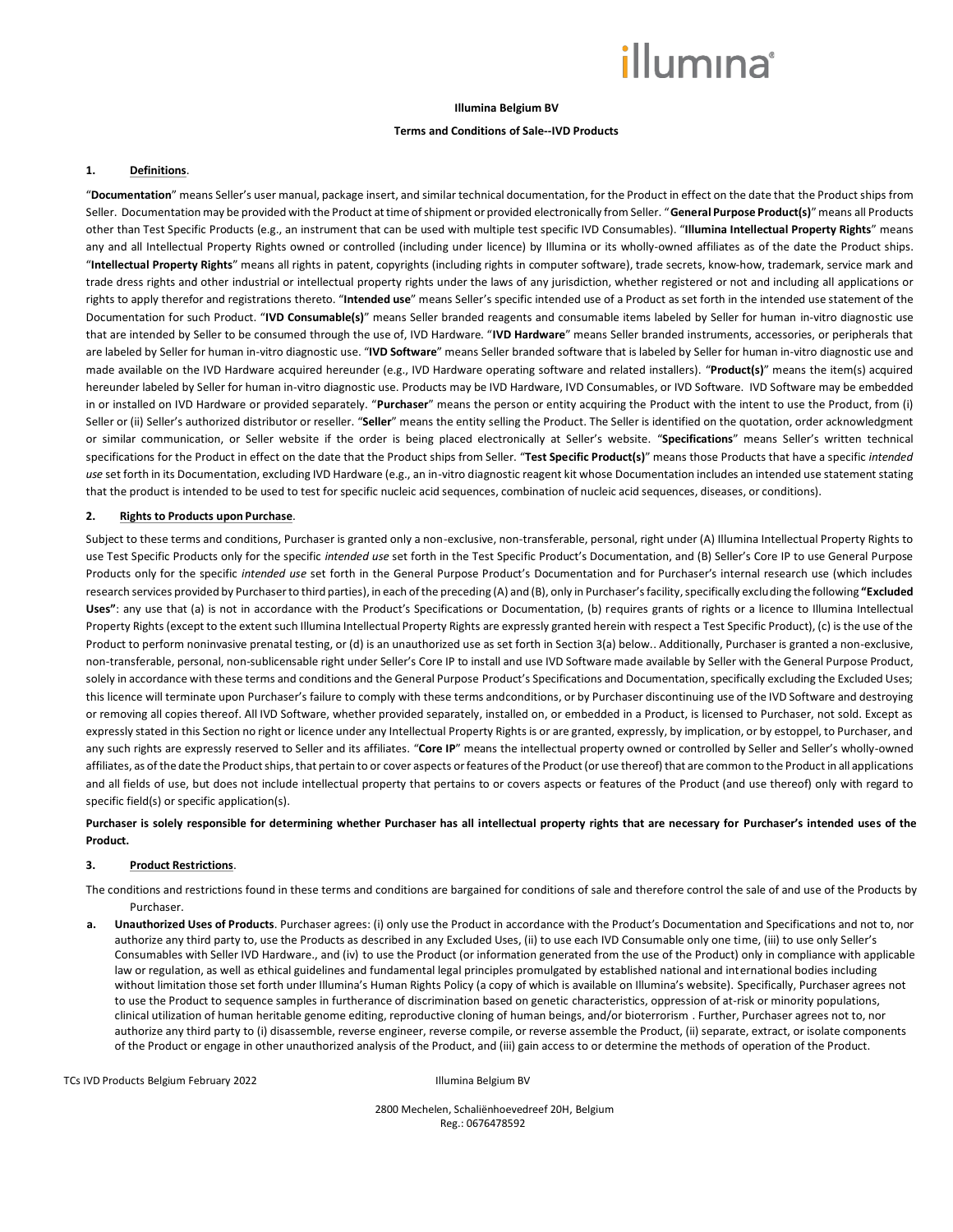# lumına<sup>®</sup>

Purchaser and any user of the Products shall comply with this Section 3. Purchaser shall notify Seller of any suspected or actual breach of this section, or of any disappearance, theft, or confiscation of Products promptly, but no later than 15 days following knowledge of the applicable incident. Purchaser shall provide Seller with reasonable access to confirm Purchaser's compliance with the requirements in (iv). Seller reserves the right to discontinue sales of IVD Consumables or servicing of IVD Hardware in the event Purchaser does not comply with this Section 3(a)(iv).

- **b. Unauthorized Transfer of Products.** Licenses to the IVD Software are not transferable. Purchaser agrees to not sell, rent, lease, loan, transfer or assign or otherwise dispose of any IVD Hardware or component thereof containing IVD Software to any third party unless Purchaser first erases or removes the IVD Software.
- **c. Unauthorised Transfer of Products**. Licences to the IVD Software are not transferable. Purchaser agrees to not sell, rent, lease, loan, transfer or assign or otherwise dispose of any IVD Hardware or component thereof containing IVD Software to any third party unless Purchaser first erases or removes the IVD Software.
- d. Software Licence Restrictions. Purchaser acknowledges that software may be subject to additional terms and conditions. Purchaser may not use, copy, modify, create derivative works of, reverse engineer, decompile, disassemble, distribute, sell, assign, pledge, sublicence, lease, loan, rent, timeshare or otherwise transfer the IVD Software, nor permit any other party to do any of the foregoing. Purchaser may not remove from the IVD Software, or alter, any of the trademarks, trade names, logos, patent or copyright notices or markings, or add any other notices or markings to the IVD Software. Purchaser may not (and may not attempt to) defeat, avoid, by-pass, remove, deactivate or otherwise circumvent any protection mechanisms in the IVD Software including without limitation any such mechanism used to restrict or control the functionality of the IVD Software.
- **e. Third Party Code**. To the extent third party code is included in IVD Software and any term or condition of a third party licence applicable to such third party code directly conflicts with the terms and conditions set forth herein, the applicable term(s) or condition(s) of that third party licence will be applicable only to that third party code and only to the extent necessary to remove the conflict.

## **4. Regulatory**.

Illumina intends that its products be used only in a lawful and ethical manner. Purchaser agrees to comply with all applicable laws, regulations, and ethical guidelines promulgated by established national and international ethical bodies when using, maintaining, and disposing of the Product and the information generated from the use of the Product.

## **5. Limited Liability**.

**TO THE EXTENT PERMITTED BY LAW, IN NO EVENT SHALL SELLER OR ITS SUPPLIERS BE LIABLE TO PURCHASER OR ANY THIRD PARTY FOR COSTS OF PROCUREMENT OF SUBSTITUTE PRODUCTS OR SERVICES, LOST PROFITS, DATA OR BUSINESS, OR FOR ANY INDIRECT, SPECIAL, INCIDENTAL, EXEMPLARY, CONSEQUENTIAL, OR PUNITIVE DAMAGES OF ANY KIND ARISING OUT OF OR IN CONNECTION WITH, WITHOUT LIMITATION, THE SALE OF THE PRODUCT, ITS USE, SELLER'S** PERFORMANCE OR ANY OF THESE TERMS AND CONDITIONS, HOWEVER ARISING OR CAUSED AND ON ANY THEORY OF LIABILITY (WHETHER IN CONTRACT, TORT **(INCLUDING NEGLIGENCE), STRICT LIABILITY OROTHERWISE).**

**TO THE EXTENT PERMITTED BY LAW, SELLER'S TOTAL AND CUMULATIVE LIABILITY TO PURCHASER OR ANY THIRD PARTY ARISING OUT OF OR IN CONNECTION WITH THESE TERMS AND CONDITIONS, INCLUDING WITHOUT LIMITATION, THE PRODUCT (INCLUDING USE THEREOF) AND SELLER'S PERFORMANCE, WHETHER IN CONTRACT, TORT (INCLUDING NEGLIGENCE), STRICT LIABILITY OR OTHERWISE, SHALL IN NO EVENT EXCEED THE AMOUNT PAID TO SELLER FOR THE PARTICULAR PRODUCT CONTAINED IN THE PARTICULAR ORDER THAT DIRECTLY CAUSED THE LIABILITY.**

# **6. Limitations on Warranties**.

**TO THE EXTENT PERMITTED BY LAW AND SUBJECT TO THE EXPRESS PRODUCT WARRANTY MADE IN THESE TERMS AND CONDITIONS SELLER MAKES NO (AND EXPRESSLY DISCLAIMS ALL) WARRANTIES, EXPRESS, IMPLIED OR STATUTORY, WITH RESPECT TO THE PRODUCT, INCLUDING WITHOUT LIMITATION, ANY IMPLIED WARRANTY OF MERCHANTABILITY, FITNESS FOR A PARTICULAR PURPOSE, NONINFRINGEMENT, OR ARISING FROM COURSE OF PERFORMANCE, DEALING, USAGE OR TRADE. WITHOUT LIMITING THE GENERALITY OF THE FOREGOING, SELLER MAKES NO CLAIM, REPRESENTATION, OR WARRANTY OF ANY KIND AS TO THE UTILITY OF THE PRODUCT FOR PURCHASER'S INTENDED USES.**

# **7. Product Warranty**.

All warranties are personal to the Purchaser and may not be transferred or assigned to a third-party, including an affiliate of Purchaser. All warranties are facility specific and do not transfer if the Product is moved to another facility of Purchaser, unless Seller conducts such move. The warranties described in these terms and conditions exclude any stand-alone third party goods that may be acquired or used with the Products.

- **a. Warranty for IVD Consumables**. Seller warrants that IVD Consumables will conform to their Specifications until the later of (i) 3 months from the date of shipment from Seller, or (ii) any expiration date or the end of the shelf-life pre-printed on such IVD Consumables by Seller, but in either event, no later than 12 months from the date ofshipment.
- **b. Warranty for IVD Hardware**. Seller warrants that IVD Hardware, other than Upgraded Components, will conform to its Specifications for a period of 12 months after its shipment date from Seller unless the IVD Hardware includes Seller provided installation in which case the warranty period begins on the date of installation or 30 days after the date the IVD Hardware was delivered, whichever occurs first ("**Base IVD Hardware Warranty**"). "**Upgraded Components**" means Seller provided components, modifications, or enhancements to IVD Hardware provided pursuant to the Base Hardware Warranty.

TCs IVD Products Belgium February 2022 **Illumina Belgium BV** Illumina Belgium BV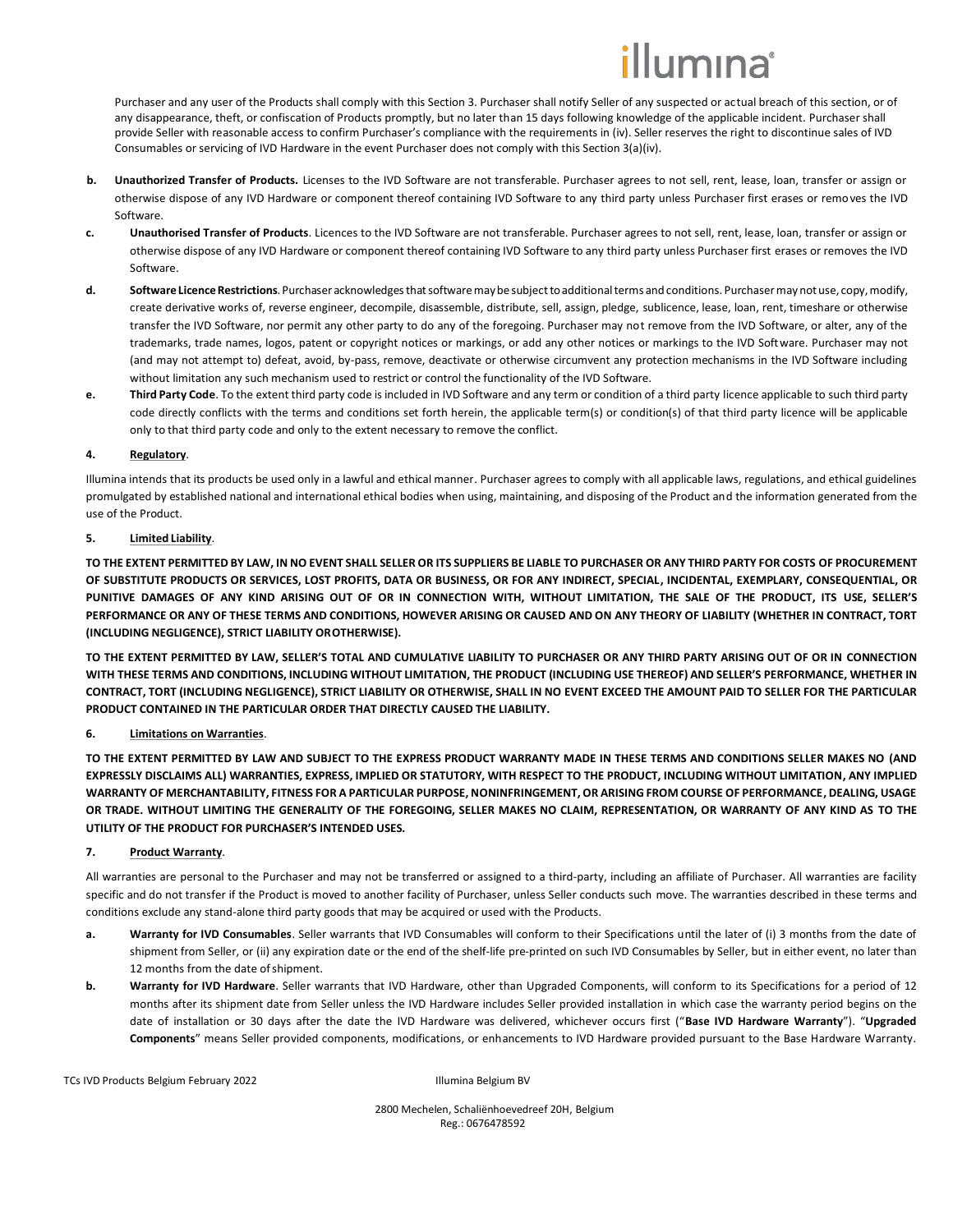# illumına<sup>®</sup>

Seller warrants that Upgraded Components will conform to their Specifications for a period of 90 days from the date the Upgraded Components are provided by Seller. Upgraded Components do not extend the Base Hardware Warranty for the IVD Hardware unless the upgrade was conducted by Seller at Seller's facilities in which case the upgraded IVD Hardware shipped to Purchaser comes with a new Base IVD Hardware Warranty.

- **c. Exclusions from Warranty Coverage**. The foregoing warranties do not apply to the extent a non-conformance is due to (i) abuse, misuse, neglect, negligence, accident, improper storage, or use contrary to the Documentation or Specifications, (ii) use that is an Excluded Use or otherwise not in accordance with these terms and conditions, (iii) improper handling, installation, maintenance, or repair (other than if performed by Seller's personnel), (iv) unauthorized alterations, (v) Force Majeure events, or (vi) use with a third party's good (unless the Product's Documentation or Specifications expressly state such third party's good is for use with the Product).
- **d. Procedure for Warranty Coverage**. In order to be eligible for repair or replacement under this warranty Purchaser must (i) promptly contact Seller's support department to report the non-conformance, (ii) cooperate with Seller in confirming or diagnosing the non-conformance, and (iii) return the Product, transportation charges prepaid to Seller following Seller's instructions or, if agreed by Seller and Purchaser, grant Seller's authorized repair personnel access to the Product in order to confirm the non-conformance and make repairs.
- **e. Sole Remedy under Warranty**. Seller will, at its option, repair or replace non-conforming Product that is covered by this warranty, provided that Seller can reasonably identify and confirm such nonconformance. The warranty period for repaired or replaced IVD Consumables is 90 days from the date ofshipment, or the remaining period on the original Consumables warranty, whichever is later. IVD Hardware may be repaired or replaced with functionally equivalent, reconditioned, or new IVD Hardware or components (if only a component of IVD Hardware is non-conforming). If the IVD Hardware is replaced in its entirety, the warranty period for the replacement is 90 days from the date of shipment or the remaining period on the original IVD Hardware warranty, whichever ends later. If only a component is being repaired or replaced, the warranty period for such component is 90 days from the date of shipment or the remaining period on the original IVD Hardware warranty, whichever ends later. The preceding states Purchaser's sole remedy and Seller's sole obligations under the warranty provided.

## <span id="page-2-0"></span>**8. Indemnification**.

- **a. Indemnification by Seller**. Subject to these terms and conditions, including without limitation, the Exclusions to Seller's Indemnification Obligations (Section [8\(](#page-2-0)[b\)](#page-2-1) below), the Conditions to Indemnification Obligations (Section [8](#page-2-0)[\(d\)](#page-2-2) below), Seller shall (i) defend, indemnify and hold harmless Purchaser against any third-party claim or action alleging that the (A) Test Specific Products when used for the specific *intended use* set forth in its Documentation, and (B) the General Purpose Products when used for (x) the specific *intended use* set forth in its Documentation, or (y) Purchaser's use in accordance with these terms and conditions, and in accordance with the Product's Documentation and Specifications, infringes the valid and enforceable intellectual property rights of a third party, and (ii) pay all settlements entered into, and all final judgments and costs (including reasonable attorneys' fees) awarded against Purchaser in connection with such infringement claim. If the Product or any part thereof, becomes, or in Seller's opinion may become, the subject of an infringement claim, Seller shall have the right, at its option, to (A) procure for Purchaser the right to continue using the Product, (B) modify or replace the Product with a substantially equivalent non-infringing substitute, or (C) require the return of the Product and terminate the rights, licence, and any other permissions provided to Purchaser with respect to the Product and refund to Purchaser the depreciated value (as shown in Purchaser's official records) of the returned Product at the time of such return; provided that, no refund will be given for used-up or expired IVD Consumables. This Section states the entire liability of Seller for any infringement of third party intellectual property rights.
- <span id="page-2-1"></span>**b. Exclusions to Seller Indemnification Obligations**. For the avoidance of doubt, Seller has no obligation to defend, indemnify or hold harmless Purchaser for any infringement claim to the extent such infringement arises from: (i) use of the Product for any Excluded Use, (ii) use of the Product in any manner not in accordance with its Specifications, its Documentation, or the rights expressly granted to Purchaser and restrictions imposed on Purchaser under these terms and conditions, including without limitation, any use of the Product beyond the specific *intended use* set forth in its Documentation, (iii) use of the Product in combination with any third party products, materials, or services (unless the Product's Documentation or Specifications expressly state that such third party's good is for use with the Product), (iv) use of the Product to perform any assay or other process not supplied by Seller, (iv) Seller's compliance with specifications or instructions for such Product furnished by, or on behalf of, Purchaser, (v) Purchaser's breach of any of these terms and conditions, or (vi) use of stand-alone third party goods that may be acquired or used with the Products (each of (i) – (vi), is referred to as an "**Excluded Claim**").
- **c. Indemnification by Purchaser**. Purchaser shall defend, indemnify and hold harmless Seller, its affiliates, their non-affiliate collaborators and development partners that contributed to the development of the Product, and their respective officers, directors, representatives and employees against any claims, liabilities, damages, fines, penalties, causes of action, and losses of any and every kind (including reasonable attorneys' fees), including without limitation, personal injury or death claims, and infringement of a third party's intellectual property rights, resulting from, relating to, or arising out of any Excluded Claim.
- <span id="page-2-2"></span>**d. Conditions to Indemnification Obligations**. The parties' indemnification obligations are conditioned upon the party seeking indemnification (i) promptly notifying the other party in writing of such claim or action, (ii) giving the other party exclusive control and authority over the defense and settlement of such claim or action, (iii) not admitting infringement of any intellectual property right without prior written consent of the other party, (iv) not entering into any settlement or compromise of any such claim or action without the other party's prior written consent, and (v) providing reasonable assistance to the other party in the defense of the claim or action; provided that, the indemnifying party reimburses the indemnified party for its reasonable out-of-pocket expenses incurred in providing suchassistance.
- **9. Payment Terms**.

TCs IVD Products Belgium February 2022 **Illumina Belgium BV** Illumina Belgium BV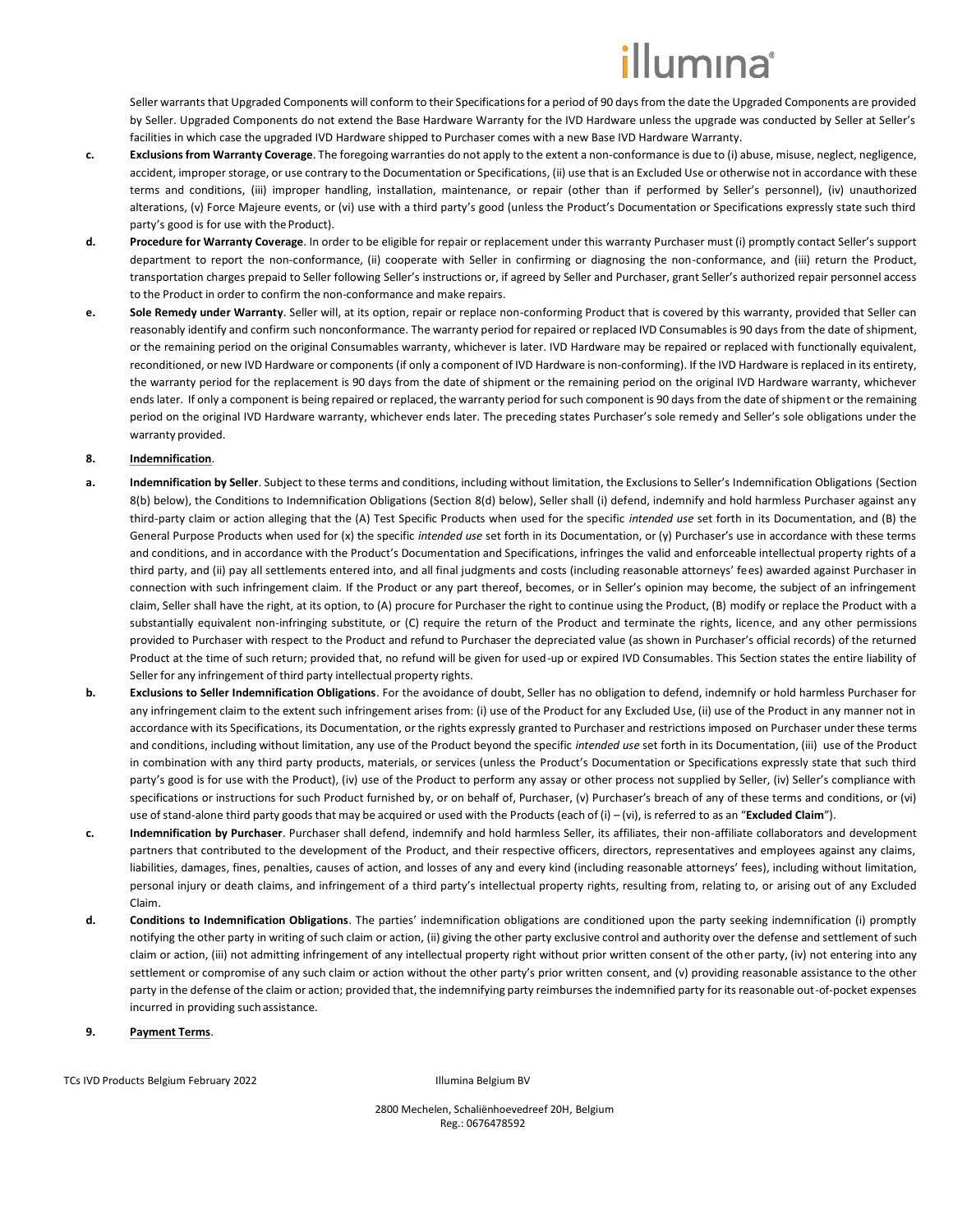# illumına<sup>®</sup>

Seller will invoice upon shipment. Subject to Seller's credit review of Purchaser (following which Seller shall inform Purchaser of applicable payment terms), all payments are due within 30 days of the date of the invoice. All amounts due shall be paid in the currency found on the invoice. If payment is made by wire or other electronic funds transfer, Purchaser is solely responsible for any bank or other fees charged and will reimburse Seller for any such fees. If any payment is not made by the due date Seller may exercise all rights and remedies available by law. Purchaser shall pay for all costs (including reasonable legal fees) incurredby Seller in connection with the collection of late payments. Each purchase order is a separate, independent transaction, and Purchaser has no right of set-off against other purchase orders or other transactions with Seller. Seller will determine payment terms on a per-order basis and may modify credit terms in its discretion. Any amounts not paid when due will accrue interest at the rate of 8 % above the European Central Bank Refinancing Rate Late payment penalties are due without the need for a reminder. Any professional in a situation of late payment is automatically debtor to the Seller of a statutory fixed charge of 40 euros to cover debt collection costs. Additionally the Seller is entitled to reasonable compensation from the debtor for any recovery costs exceeding that fixed sum and incurred by the debtor's late payment.

#### **10. Shipping Terms; Title and Risk of Loss**.

Unless otherwise set forth in writing by Seller or otherwise agreed between the parties, all shipments are made DDP (Incoterms 2020) at the address designated by Purchaser at the time of ordering. In all cases, title (except for IVD Software and third-party software) and risk of loss transfers to Purchaser when Product is made available at such address.

### **11. Taxes**.

Purchaser agrees that any applicable sales, use, excise, VAT (value added tax), GST (goods and services tax), withholding and other taxes will be calculated based on both the tax rates in effect on the date of shipment and the ship to address for the Product. Any amounts for tax listed on a quotation, if any, are for reference purposes only and are not binding on Seller. All prices and other amounts payable to Seller are exclusive of and are payable without deduction for any taxes, customs duties, tariffs or charges hereafter claimed or imposed by any governmental authority upon the sale of Product, all of which will be paid by Purchaser. In the event Seller is required by law or regulation to pay any such tax, duty or charge, such amount will be added to the purchase price or subsequently invoiced to the Purchaser.

### **12. General**.

- **a. Applicability of Terms and Conditions**. These terms and conditions exclusively govern the ordering, purchase, supply, and use of Product, and override any conflicting, amending and/or additional terms contained in any purchase orders, invoices, or similar documents all of which are hereby rejected and are null and void. Seller's failure to object to any such terms shall not constitute a waiver by Seller, nor constitute acceptance by Seller of such terms and conditions. Third party products may be subject to additional terms and conditions.
- **b. Order Changes/Cancellations**. Orders for Products may not be changed or cancelled once placed.
- **f. Governing Law**. These terms and conditions, their interpretation, and the performance of the parties shall be governed by the laws of Belgium. Seller and Purchaser agree that the United Nations Convention on Contracts for the International Sale of Goods shall not apply to these terms and conditions, including any terms in the Documentation. Subject to condition 12(c) below, each party irrevocably agrees that the courts of Belgium shall have exclusive jurisdiction to settle any dispute or claim under or in connection with these terms and conditions or its subject matter or formation.
- **c. Arbitration**. In Seller's sole discretion, any dispute, claim or controversy arising out of or relating to these terms and conditions, shall be determined by confidential binding arbitration conducted in the English language, under generally accepted arbitration rules and procedures in a venue to be determined by Seller. In all cases of arbitration each party shall bear its own costs and expenses and an equal share of the arbitrator's and administrator's fees of arbitration; neither party nor an arbitrator may disclose the existence, content, or results of any arbitration without the prior written consent of both parties, unless required by law; the decision of the arbitrator shall be final and binding on the parties, provided that, the arbitrator shall not have the authority to alter any explicit provision of these terms and conditions; judgment on the award may be entered in any court having jurisdiction. This clause shall not preclude the parties from seeking provisional remedies in aid of arbitration from a court of appropriate jurisdiction.
- **d. Representations and Warranties**. Purchaser is not an authorized dealer, representative, reseller, or distributor of any of Seller's, or its affiliates', products or services. Purchaser represents and warrants that it (i) is not purchasing the Product on behalf of a third party, (ii) is not purchasing the Product in order to resell or distribute the Product to a third party, (iii) is not purchasing the Product in order to export the Product from the country in which Seller shipped the Product pursuant to the ship-to address designated by Purchaser at the time of ordering ("**Ship-to Country**"), and (iv) will not export the Product out of the Ship-To Country. Purchaser further represents and warrants that the Product shall be used in the usual course of business or practice, or by: (A) a person licensed in a health field in the applicable jurisdiction(s) or (B) a Purchaser's designated agent or employee for lawful research, teaching, or testing purposes.
- **e. Remedies for Breach**. In addition to any remedies specified elsewhere under these terms and conditions, and any remedies available to Seller under law or in equity, in the event Purchaser breaches these terms and conditions, including without limitation Sections 2-4, Seller may do any, all, or any combination of the following: (i) cease performance, including without limitation, cease further shipments of Product, (ii) terminate the rights granted to Purchaser pursuant to Section 2 (Rights to Product Upon Purchase), (iii) terminate any service contracts then in effect for affected Product, (iv) terminate any remaining product warranty for the affected Product, and (v) require Purchaser to immediately pay any unpaid invoice.
- **f. IVD Hardware Compatibility**. Due to the slower rate of updates to IVD Hardware, Purchaser acknowledges that Seller's research use reagents and consumables may not be compatible with the IVD Hardware and IVD Software. Purchaser agrees to contact Seller's technical support department prior to purchasing any Seller research use reagents and consumables for use with IVD Hardware and IVD Software.

TCs IVD Products Belgium February 2022 Illumina Belgium BV